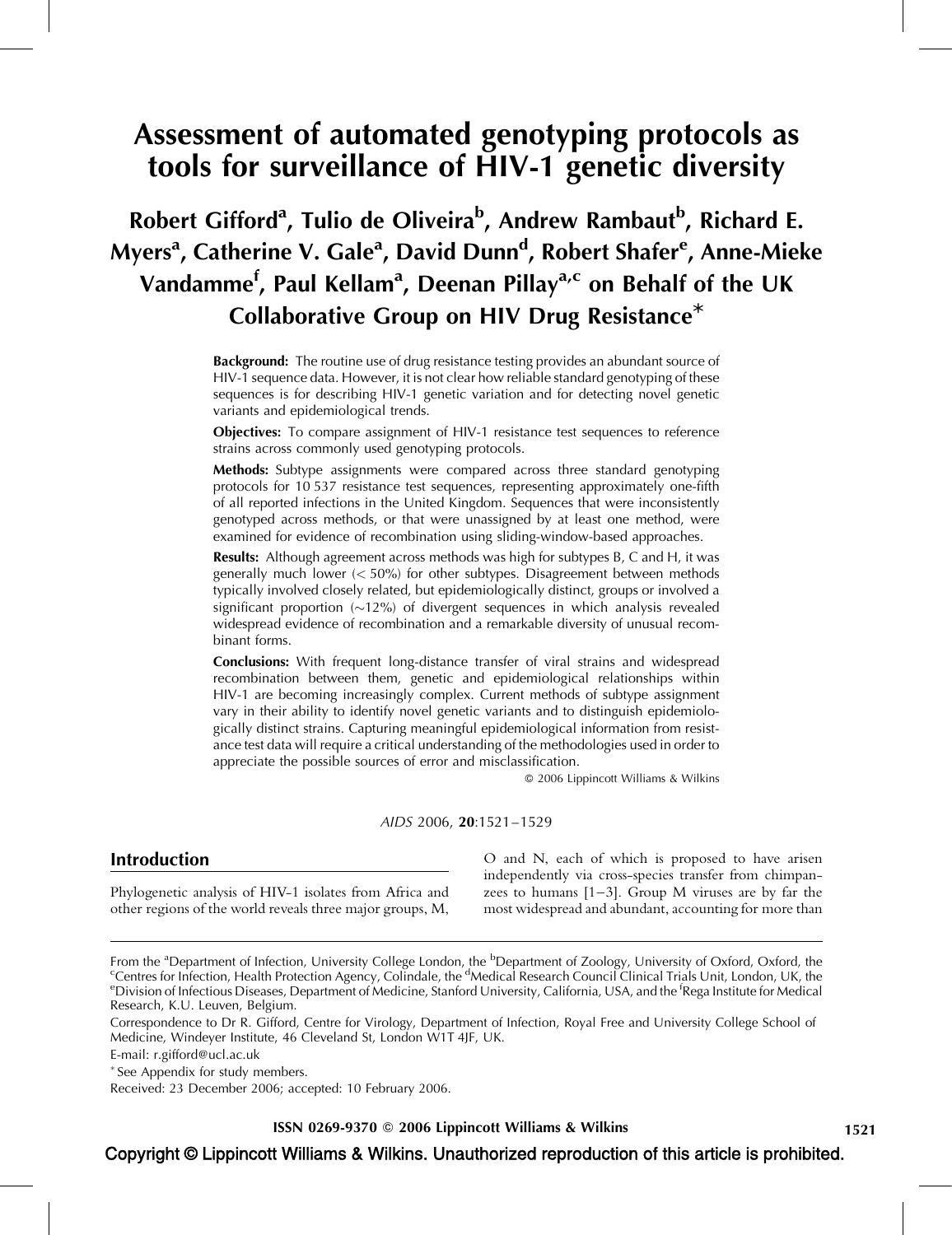95% of HIV-1 infections worldwide. The initial dissemination of HIV-1 group M was characterized by founder effects and sampling bias that led to a classification system based on nine subtypes (A, B, C, D, F, G, H, J and K) that are genetically distinct across the entire genome, and a further 16 circulating recombinant forms (CRFs) that have mosaic genomes with consistent intersubtype breakpoints. Two lineages, originally classified as subtypes E and I, have subsequently been reclassified as CRFs 01 and 04, respectively [\[1,4,5\]](#page-7-0). CRF definition is based on sequencing of three complete genomes from epidemiologically unrelated individuals. Mosaic genomes for which these requirements have not been met are designated unique recombinant forms [\[6\]](#page-7-0).

The subtype structure of the HIV-1 pandemic reflects the genetic founder effect associated with the global dissemination of a small number of group M strains via diverse epidemiological pathways [\[7\].](#page-7-0) Throughout the world, prevalence of the various group M subtypes varies dramatically, and often reflects risk group [\[6\].](#page-7-0) HIV-1 subtypes thus provide powerful epidemiological markers, and by indicating routes of transmission they may help to define strategies for intervention. Variation between subtypes also has important implications with regard to the design of diagnostic and vaccine strategies in areas where genetic diversity is high [\[8\]](#page-7-0). For these reasons, it is important to explore the potential of analytical tools to describe HIV-1 genetic variation accurately using available sequence data.

Although confident assignment of viral subtype requires full-length genome sequences, practical limitations mean that it is often based on subgenomic regions. Traditionally gag and env sequences have been used, as the genetic variability in these regions is relatively high. In recent years, however, the routine use of drug resistance testing in individuals with virological failure on therapy or before initiating therapy has dramatically increased the volume of pol data accrued, particularly for the protease (PR) and reverse transcriptase (RT) genes. One consequence of this has been the increasingly widespread use of resistance test sequences to assign viral subtype, particularly in clinical settings, where it can provide a context in which to improve interpretation of drug resistance mutations. For example, many minor protease inhibitor mutations in subtype B viruses are represented as the wild-type sequence for some non-B viruses [\[9\]](#page-7-0) and, therefore, would not necessarily suggest prior protease inhibitor treatment. In addition, sequence variation between subtypes may influence the mutational routes to resistance, with implications for cross-resistance patterns [\[10\]](#page-7-0).

Several studies have demonstrated the utility of resistance test data for assignment of viral subtype despite high levels of conservation in pol [\[11,12\]](#page-7-0). Resistance test sequences can thus provide a valuable source of information with regard to the shifting distribution and diversity of HIV-1, and the epidemiological factors that underlie it. However, with ongoing exchange of viruses between geographic areas, the situation will become increasingly complex. Not only will a broader diversity of HIV-1 strains begin to cocirculate within particular localities, increasing the likelihood of recombination between diverse strains, but also viruses that are genetically quite similar may become epidemiologically distinct through long-distance transfer. It is not clear how reliably we can detect and describe these subtle and complicated dynamics using resistance test sequences and standard genotyping protocols.

In order to assess the robustness of current approaches to classifying HIV-1 resistance test sequences, subtype assignments according to three distinct and widely used batch-genotyping protocols were compared for a large dataset. Data consisted of over 10 000 PR and RT sequences from resistance tests carried out at clinical centres around the United Kingdom since 1996, and representing approximately one-fifth of all reported UK infections. The United Kingdom represents a suitable test case to carry out a study such as this, because the socioeconomic and historical associations of the country with wide-ranging geographic areas contribute to an epidemiologically diverse range of HIV-1 infections, particularly in London [\[13,14\].](#page-7-0)

## Methods

#### **Sequences**

Data consisted of 10 537 sequences (10 503 PR and 10 476 RT) derived from resistance tests carried out at clinical centres around the United Kingdom since 1996 and held by the UK HIV Drug Resistance Database, the central repository of resistance test data in the United Kingdom. These sequences are available for use subject to the approval of the database steering committee ([http://](mailto:r.gifford@ucl.ac.uk) [www.ctu.mrc.ac.uk/hivrdb/index.asp](mailto:r.gifford@ucl.ac.uk)). Sequences were generated in 10 different laboratories using a variety of quality-controlled population sequencing protocols. All sequences were also subject to strict quality-control criteria before use within this study. Sequences that lacked key motifs, contained non-standard indels or contained more than 5% indeterminately sequenced amino acid positions were excluded from the analysis. Both PR and RT genes were contained in 99% of sequences. The majority of PR sequences  $(> 99\%)$  were close to full length  $(\pm 5$  base pairs), RT sequences typically spanned at least amino acid positions 40–240, with the median length being 1002 base pairs (bp).

#### Subtype assignment

Subtypes were assigned using three distinct methods, all of which are suitable for processing batches of 100 or more sequences. The three methods used were (1) percentage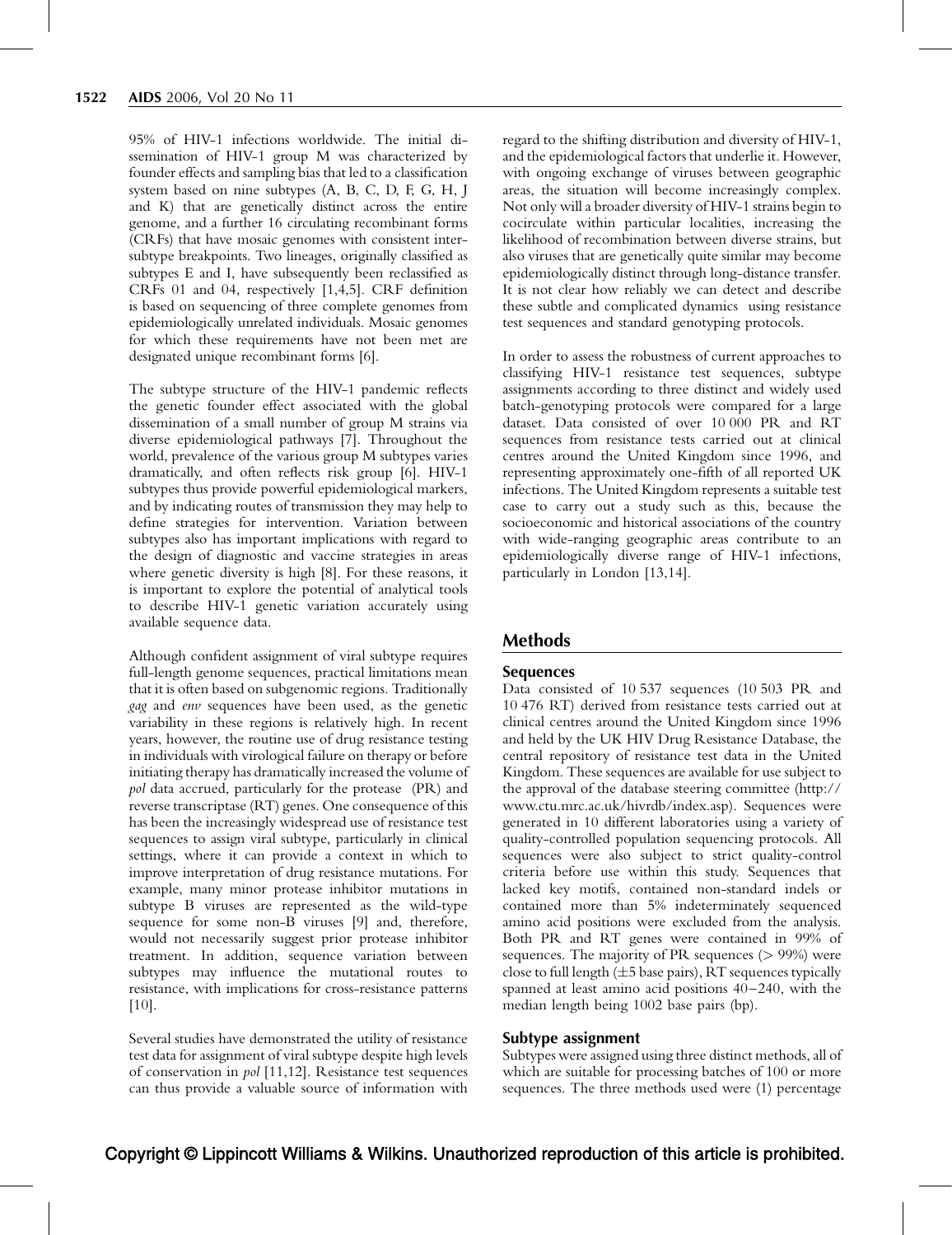identity-based genotyping as implemented in Stanford's HIVDB program [\(http://hivdb.stanford.edu/](http://hivdb.stanford.edu/)); (2) position-specific scoring matrix (PSSM)-based genotyping using STAR (<http://www.vgb.ucl.ac.uk/star.shtml>); and (3) automated neighbour-joining (NJ) phylogeny-based genotyping as implemented in the REGA HIV-1 subtyping tool, version 1.0, which is implemented as a publicly accessible web service on the BioAfrica website [\(http://www.bioafrica.net/subtypetool/html/](http://www.bioafrica.net/subtypetool/html/)), with mirror sites at Stanford [\(http://dbpartners.stanford.](http://dbpartners.stanford.edu/RegaSubtyping/) [edu/RegaSubtyping/\)](http://dbpartners.stanford.edu/RegaSubtyping/) and the Rega Institute for Medical Research ([http://jose.med.kuleuven.be/subtypetool/](http://jose.med.kuleuven.be/subtypetool/html/index.html) [html/index.html\)](http://jose.med.kuleuven.be/subtypetool/html/index.html).

Using HIVDB, subtypes are assigned on the basis of P-distance as follows. Pairwise alignments are constructed using the PR and RT genes of the query sequence and consensus sequences representing each of the following lineages: group M (subtypes A–D, F–H, J and K, and CRFs 01\_AE and 02\_AG), group O and group N. Each gene is assigned to one of these subtypes/groups according to which of the consensus sequences it shows the highest percentage identity. If no clear 'best match' is found, an arbitrary decision between the highest matching reference subtypes/CRFs is made. Separate assignments are reported for the PR and RT genes.

In subtype assignment using STAR, an alignment is constructed containing multiple reference sequences from all nine group M subtypes, CRF01\_AE and CRF02\_AG, and from groups O and N. From this alignment, PSSMs are constructed that represent nucleotide frequencies at each base position for (i) each subset of reference sequences, and (ii) the global alignment including all reference sequences. The query sequence is then compared with each reference subset PSSM and the global PSSM, and a normalized P-distance score (z-score) is derived, as described in detail elsewhere [\[15\]](#page-7-0). An empirically determined z-score cut-off is used as the threshold of statistical confidence for assignment of query sequences to reference lineages [\[15\]](#page-7-0). Sequences that score below this threshold are left unassigned, indicating that they are potentially divergent and/or recombinant.

In REGA analysis, each query sequence is entered into two global alignments, one including two to four reference sequences from each of the nine group M subtypes (A–D, F–H, J and K), and a second that additionally includes two to three reference sequences for each CRF (01 through to 15). Each alignment is analysed for phylogenetic signal using TREE\_PUZZLE software [\[16\]](#page-7-0), and phylogenetic trees are constructed using the NJ algorithm and the Hasegawa–Kishino–Yano (HKY) evolutionary model [\[17\]](#page-7-0) with gamma rate heterogeneity as implemented in PAUP [\[18\].](#page-7-0) To assess the reliability of phylogenies, 100 bootstrap replicates of the NJ algorithm are performed. Additionally, REGA analysis includes similarity plot and NJ-based 'bootscanning' of query

sequences, using a 400 bp sliding window and a step size of 20 bp. A bootscan 'score' is derived from the resulting similarity plot (see de Oliveira et al. [\[19\]\)](#page-7-0). A decision tree incorporating the results of both the pure and the CRF analysis, and based on both the NJ bootstrap and the bootscan scores, as well as the position of the query sequence as external or internal to reference clades, is used to assign subtype [\[19\].](#page-7-0) Sequences that do not satisfy phylogenetic and decision tree criteria for confident grouping with known subtypes or CRFs are not assigned.

Sequences were submitted to all three genotyping protocols and perl programs (available on request) were used to describe discrepancies between the results and to generate agreement matrices. Sequences that were unassigned by at least one method, or that were inconsistently subtyped across methods, plus a randomly selected subset of consistentlyassigned sequences from each subtype (representing 10% of the total dataset), were manually examined for evidence of recombination using bootscan plots generated by REGA. Reference sequences used in REGA bootscan analysis are listed at ([http://www.](http://www.bioafrica.net/subtypetool/html/subtypealignment.html) [bioafrica.net/subtypetool/html/subtypealignment.html](http://www.bioafrica.net/subtypetool/html/subtypealignment.html)). Sequences that showed evidence of recombination were additionally examined using similarity plots generated by STAR and the BLAST-based genotyping tool, available on the National Centre for Biotechnology Information (NCBI) website [\(http://www.ncbi.nih. gov/projects/](http://www.ncbi.nih.gov/projects/genotyping/formpage.cgi) [genotyping/formpage.cgi](http://www.ncbi.nih.gov/projects/genotyping/formpage.cgi)). NCBI genotyping used all reference sequences for subtypes A1, A2, B, C, D, F1, G, H, J and K and CRFs 01 and 02 (listed at [http://](http://www.ncbi.nih.gov/projects/genotyping/formpagex.cgi) [www.ncbi.nih.gov/projects/genotyping/formpagex.cgi\)](http://www.ncbi.nih.gov/projects/genotyping/formpagex.cgi). With STAR, recombination detection is based on PSSMs for each of the groups listed above, as described by Myers et al. [\[15\].](#page-7-0) STAR sliding window analysis used a window size of 150 bp and a step size of 1 bp.

## Results

Subtype assignments according to P-distance (HIVDB and STAR) and phylogenetic methods (REGA) are summarized in [Table 1.](#page-3-0) By all methods, subtype B was most abundant, accounting for an average 71% of the total, followed by subtypes C  $(12.4\%), A (4.7\%), D (2.2\%)$ and CRF02\_AG (1.8%), with other subtypes represented at  $< 1\%$ .

Subtype assignment was highly consistent (> 94%) across all three methods for subtypes B, C and H. For most other subtypes, however, there was relatively little agreement across methods. In particular, there were marked differences in assignment to subtype D, with STAR and HIVDB assigning more than six times as many sequences to this subtype than REGA. In many cases where subtype assignment was inconsistent from one method to another, disagreement involved discordant PR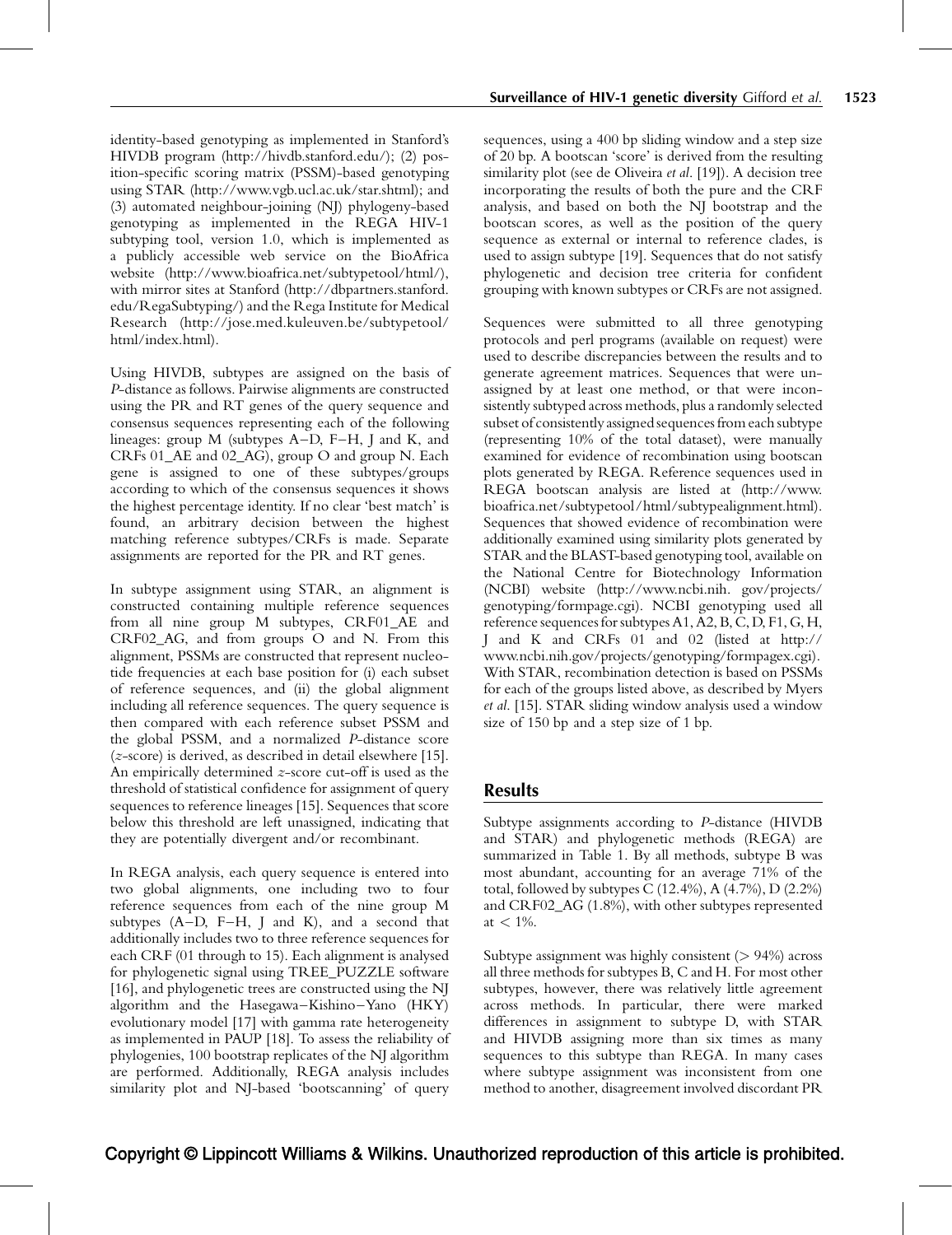|                                    | Assignment [No. (%)] |              |              |                                    |  |  |  |
|------------------------------------|----------------------|--------------|--------------|------------------------------------|--|--|--|
| Subtype/CRF                        | HIVDB <sup>a</sup>   | <b>STAR</b>  | <b>REGA</b>  | Consistently assigned <sup>b</sup> |  |  |  |
| А                                  | 389 (3.69)           | 554 (5.25)   | 508 (4.82)   | 285 [672] (42.41)                  |  |  |  |
| B                                  | 7524 (71.42)         | 7412 (70.29) | 7248 (68.79) | 7123 [7545] (94.41)                |  |  |  |
| C                                  | 1293 (12.26)         | 1314 (12.46) | 1305 (12.38) | 1282 [1321] (97.05)                |  |  |  |
| D                                  | 320 (3.03)           | 301 (2.85)   | 42 (0.40)    | 40 [334] (11.98)                   |  |  |  |
| F                                  | 21 (0.20)            | 32 (0.30)    | 25(0.24)     | 17 [34] (50.00)                    |  |  |  |
| G                                  | 72 (0.68)            | 40(0.38)     | 79 (0.75)    | 31 [98] (31.63)                    |  |  |  |
| Н                                  | 14(0.13)             | 13(0.12)     | 13(0.12)     | 13 [14] (92.86)                    |  |  |  |
|                                    | 26(0.25)             | 16(0.15)     | 7(0.07)      | $6$ [26] $(23.08)$                 |  |  |  |
| O <sub>c</sub>                     | 1(0.01)              | 1(0.01)      | 0(0.00)      | N/A                                |  |  |  |
| CRF01_AE                           | 151 (1.43)           | 71(0.67)     | 25(0.24)     | 23 [151] (15.23)                   |  |  |  |
| CRF02_AG                           | 200 (1.98)           | 196 (1.86)   | 156 (1.48)   | 148 [206] (71.84)                  |  |  |  |
| $CRF03$ _AB <sup>d</sup>           | N/A                  | N/A          | 0(0.00)      | N/A                                |  |  |  |
| $CRF04_cpx^d$                      | N/A                  | N/A          | 0(0.00)      | N/A                                |  |  |  |
| $CRF06$ _ $cpxd$                   | N/A                  | N/A          | 24(0.23)     | N/A                                |  |  |  |
| $CRF08$ <sub>BC</sub> <sup>d</sup> | N/A                  | N/A          | 0(0.00)      | N/A                                |  |  |  |
| $CRF10$ <sub>CD<sup>d</sup></sub>  | N/A                  | N/A          | 20(0.19)     | N/A                                |  |  |  |
| $CRF11_cpx^d$                      | N/A                  | N/A          | 6(0.06)      | N/A                                |  |  |  |
| $CRF12$ _ $BFd$                    | N/A                  | N/A          | 0(0.00)      | N/A                                |  |  |  |
| $CRF13_cpx^d$                      | N/A                  | N/A          | 2(0.02)      | N/A                                |  |  |  |
| $CRF14_BG^d$                       | N/A                  | N/A          | 2(0.02)      | N/A                                |  |  |  |
| Unassigned                         | 526 (4.91)           | 587 (5.57)   | 1075 (10.21) | 237 [1447] (16.38)                 |  |  |  |
| Assigned                           | 10011 (95.01)        | 9950 (94.43) | 9462 (89.80) | 8968                               |  |  |  |

<span id="page-3-0"></span>

|  |  |  |  |  | Table 1. Subtype assignment of 10 537 UK resistance test sequences by three methods. |
|--|--|--|--|--|--------------------------------------------------------------------------------------|
|  |  |  |  |  |                                                                                      |

N/A, not applicable.

<sup>a</sup>Sequences that were assigned discordant protease and reverse transcriptase subtypes by HIVDB were considered unassigned.

<sup>b</sup>The percentage consistently assigned sequences for each category was calculated as a proportion of the number of sequences assigned to that category by any method (shown in square brackets).

Group only included in STAR and HIVDB. <sup>d</sup>CRF lineages only assigned by REGA.

subtypes assigned by HIVDB. TREE-PUZZLE likelihood mapping implemented in REGA indicated that there was insufficient phylogenetic signal within PR for reliable subtype assignment using this gene alone (data not shown). This conclusion was further supported by the higher overall agreement of HIVDB RT results with other methods. For example, although agreement across methods was relatively low for subtype F (50%), it rose to 85% if HIVDB PR subtype was ignored. Amongst the remaining sequences in this category, conflicting assignments generally involved subtypes that are particularly closely related within the sequenced region (B and D), or groups for which the region analysed belonged to the same subtype (e.g. subtype A and CRF01 AE).

By far the majority of disagreements between methods, however, involved a subset of sequences that were unassigned by either REGA or STAR, or by both. A total of 587 sequences were unassigned by STAR (5.4%) and 1075 by REGA (10.21%). Excluding sequences that were  $<$  1000 bp in length, there were 1302 sequences (12%) that were unassigned by at least one of these two methods. Sequences in this subset were examined for evidence of recombination using bootscan plots generated by REGA and sliding-window-based similarity plots generated by STAR and the NCBI genotyping tool. Visualization of bootscan and similarity plots revealed widespread evidence of recombination and a remarkable variety of unique recombinant forms ([Fig. 1\)](#page-4-0). As many as 70 distinct subtype compositions were present in this group of sequences, most of which were present as single representatives [\(Table 2](#page-5-0)), and only some of which have been identified previously [\[13\].](#page-7-0) Numerous diverse mosaic patterns and intersubtype breakpoints were also observed, indicating that mosaic sequences of similar subtype composition had distinct recombinant origins.

Overall, approximately 80% of sequences unassigned in STAR and/or REGA showed some evidence of recombination. Although the potential for polymerase chain reaction-generated recombinants exists, their impact on bulk population sequencing is minimal in the low-ambiguity sequence reads used in this study. However, a precise estimate of the proportion of recombinant sequences was difficult to arrive at, since the output of the various analyses did not always agree and in many cases plots were suggestive of recombination but involved relatively closely related groups. In particular, indications of recombination were frequent between the closely related B and D subtypes, and between subtypes G and A, their various subgroupings (A1, A2) and related CRFs (01\_AE, 02\_AG). Detection of recombination becomes increasingly subjective the more similar the genotypes involved [\[20\]](#page-7-0), and while recombination between closely related strains almost certainly occurs, the designation of these sequences as recombinant must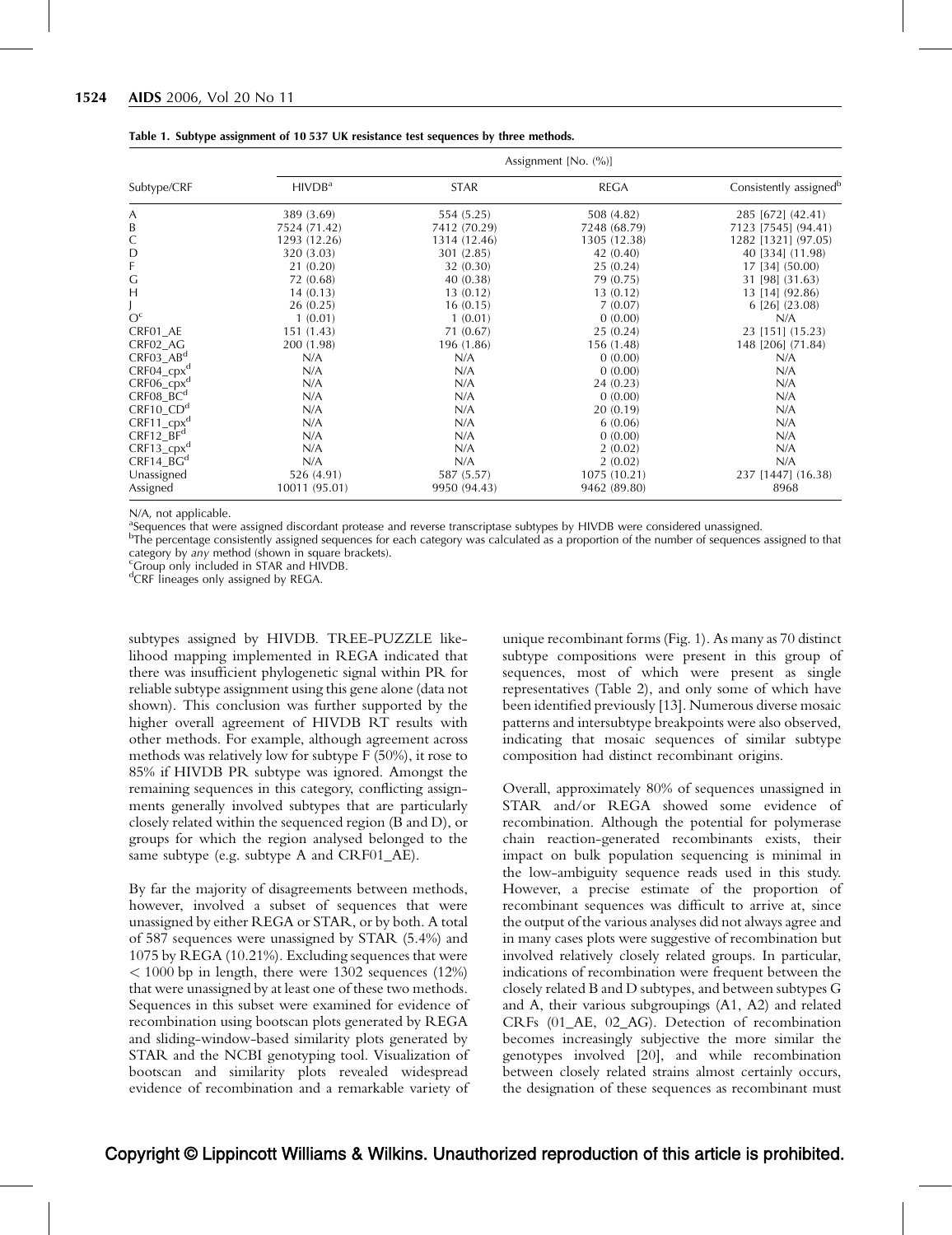<span id="page-4-0"></span>

Fig. 1. Examples of sliding-window-based bootscans of reverse transcriptase sequences from unassigned and potentially recombinant viruses. Plots were generated by bootscanning implemented in the SimPlot, available from SCRoftware.

be considered tentative. Nevertheless, these sequences were consistently excluded from all confident grouping with established lineages by phylogenetic and/or statistical criteria. In particular, sequences assigned as subtype D

or B by STAR and/or HIVDB frequently clustered paraphyletically to these subtypes, or basal to the entire B–D clade, in trees constructed during REGA analysis, as shown schematically in [Fig. 2](#page-6-0).

## Copyright © Lippincott Williams & Wilkins. Unauthorized reproduction of this article is prohibited.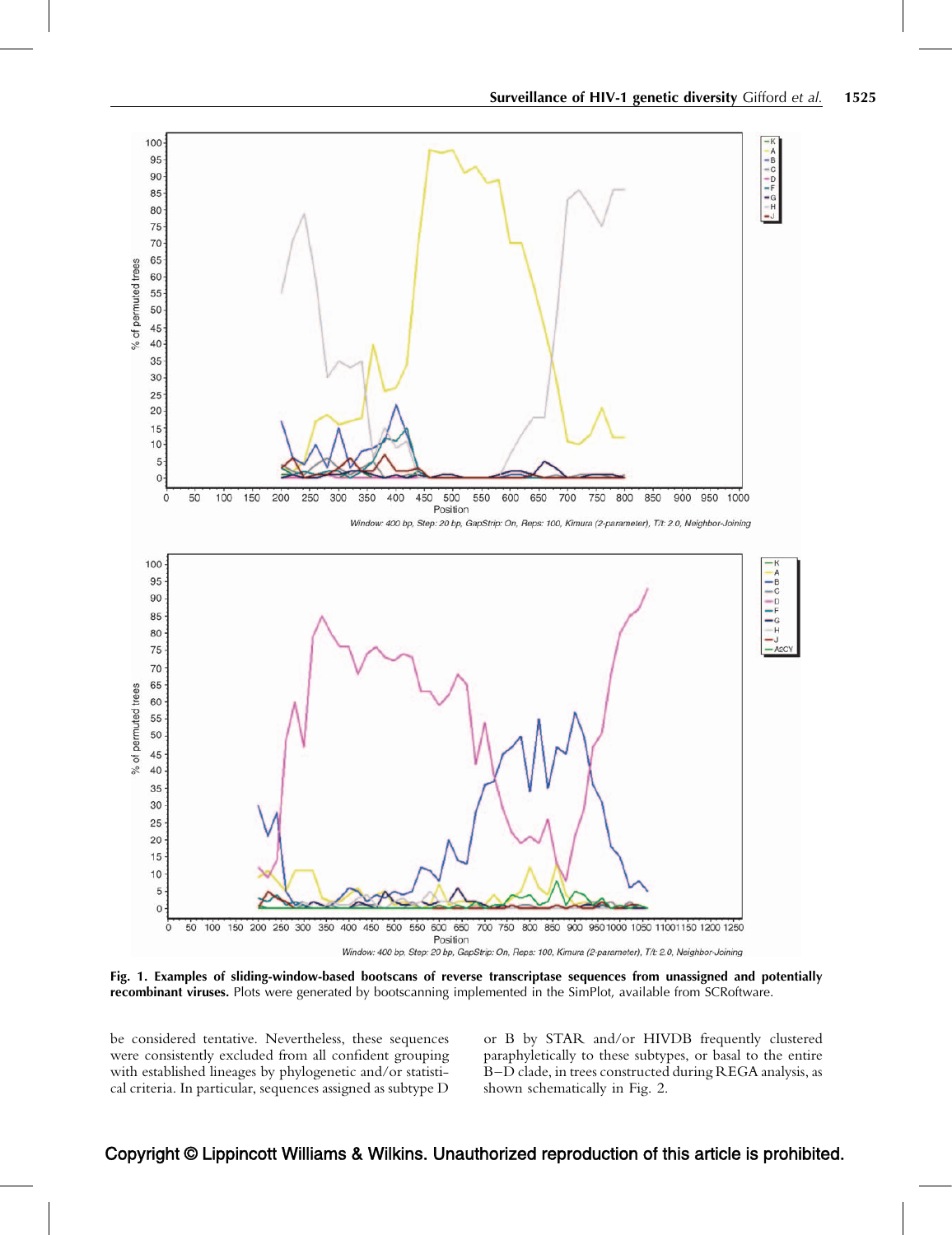<span id="page-5-0"></span>Table 2. Sumary of recombinant sequences by unique subtype composition.

| Constituent subtypes | Number <sup>a</sup>                        | Constituent subtypes | Number <sup>a</sup> |
|----------------------|--------------------------------------------|----------------------|---------------------|
| B:D                  | 202                                        | G: H:                | 3                   |
| A1: A2               | 105                                        | C:D:H                |                     |
| A:G (Not CRF02)      | 87                                         | A: F: G:             | 22222222            |
| A:D                  | 77                                         | D:cpx                |                     |
| B:H                  | 47                                         | D: H                 |                     |
| A:                   | 19                                         | D: F: G              |                     |
| B:G                  | 19                                         | A:D:J                |                     |
| B: F                 | 18                                         | B:D:H                |                     |
| B:C                  | 17                                         | F:H                  |                     |
| D: F                 | 17                                         | A: H:                |                     |
| A:B:D                | 16                                         | A:B:F                | $\mathbf{1}$        |
| A: C                 | 12                                         | C:                   | $\mathbf{1}$        |
| A: F                 | 10                                         | B:G:                 | 1                   |
| C: D                 | 10                                         | D: F: H              | 1                   |
| A:B                  | 9                                          | B:D:cpx              | 1                   |
| D:                   | 7                                          | A:cpx                | 1                   |
| B:D:                 |                                            | A:C:F                | 1                   |
| A: F: G              | 55555555                                   | $B:C:D$ :            | 1                   |
| A:G:                 |                                            | B:D:G                | 1                   |
| A:H                  |                                            | A:B:D:G:H            | 1                   |
| A:G:H                |                                            | B: C: D              | 1                   |
| A:B:C:D              |                                            | D: F:                | 1                   |
| A:K                  |                                            | A:D:H                | 1                   |
| A: F: G:H            |                                            | A:B:D:G              | 1                   |
| A: F:H               | $\overline{4}$                             | A:H:K                | 1                   |
| B: H:                | $\overline{4}$                             | B:D:K                | 1                   |
| B: F:H               | $\overline{4}$                             | A:B:C                | 1                   |
| D:G                  | $\overline{4}$                             | B:cpx                | 1                   |
| A:D:G                | 4                                          | B:K                  | 1                   |
| G:                   | $\overline{4}$                             | B:J                  | 1                   |
| B:D:F                | $\overline{4}$                             | A:B:G:H              | 1                   |
| A: F:                | 3                                          | A: C:H               | 1                   |
| A:G:K                |                                            | A:F:G:H:K            | 1                   |
| C:G                  | $\begin{array}{c} 3 \\ 3 \\ 3 \end{array}$ | B:C:F                | 1                   |
| A:B:H                |                                            | B: F: K              | 1                   |

<sup>a</sup>Numbers are approximations based on visualization of similarity plots (available on request).

## **Discussion**

In this study, we used three distinct methods to assign subtypes to 10 537 UK resistance test sequences, using batch-processing tools because of the large number of sequences involved. Our results revealed the very broad range of HIV-1 genetic diversity present within the United Kingdom, highlighting the need for robust and reliable protocols for describing HIV-1 genetic variation. Although the UK epidemic is dominated by subtypes B and C, most subtypes and several CRFs are represented. Furthermore, we identified a significant proportion of sequences (12.3%) that could not be confidently assigned to any previously defined subtype or CRF. Bootscan plots and sliding window-based similarity searches suggested a recombinant origin for many of these sequences, reinforcing indications from numerous sources that the role of recombinant forms in the HIV-1 pandemic is increasing [\[13,20,21\]](#page-7-0). Furthermore, the range of unique recombinant forms identified was very diverse; even

disregarding differences in intersubtype breakpoints, we could distinguish 70 different subtype mosaic combinations (Table 2). The diversity observed amongst mosaic forms suggests that these UK infections originated from individuals infected abroad, most likely areas of sub-Saharan Africa, where coinfection with divergent strains is occurring frequently. Considering that we only examined the PR–RT region, the actual diversity of recombinant genomes circulating in the United Kingdom may be far higher and warrants confirmation by other methods.

Effective surveillance of HIV-1 genetic diversity requires tools capable of reliably distinguishing genetic variants. While the majority of sequences we analysed (85%) could be unambiguously assigned to previously described subtypes and CRFs, this largely reflected the consistency with which the most prevalent groups (subtypes B and C) were assigned by all methods. The consistency of subtype assignment across methods was low for most other subtypes. Overall, disagreements between methods fell into two categories. The first involved subtypes that are particularly closely related within the sequenced region (B and D), or groups for which the region examined belonged to the same subtype (subtype A and CRF01\_AE). In these cases, a more fine-grained approach to classification is required (subsubtyping), for which a phylogenetic methodology is the most robust and recommended approach. The application of P-distancebased methods relates to earlier studies of HIV-1 group M diversity, which suggested a star-like phylogeny within which all lineages were equally distinct [\[22\]](#page-7-0).

The second major category of disagreement involved sequences that were revealed by bootscanning to show at least some indication of recombinant origins. The use of phylogenetic criteria and bootscanning implemented in the REGA tool proved most reliable in discriminating these sequences, although the implementation of a statistical threshold for confident subtype assignment in STAR allowed for relatively stringent discrimination of recombinant sequences within a P-distance-based protocol.

To some degree, inconsistency across genotyping protocols did not reflect the shortcomings of methods but rather the logical inconsistency of attempting to assign viral strains to reference groups in the face of ongoing divergence within strains and efficient exchange of genetic material between them. This problem is most pertinent when a range of divergent subtypes cocirculate and the risk of coinfection/superinfection is high [\[8\]](#page-7-0). It is illustrated by results for subtypes A, G and CRF02\_AG, all of which are reported to cocirculate at relatively high prevalence in areas of West and Central Africa [\[23\].](#page-7-0) So many distinct recombinants between these strains were identified that the impression was of several lineages merging into a single diverse group.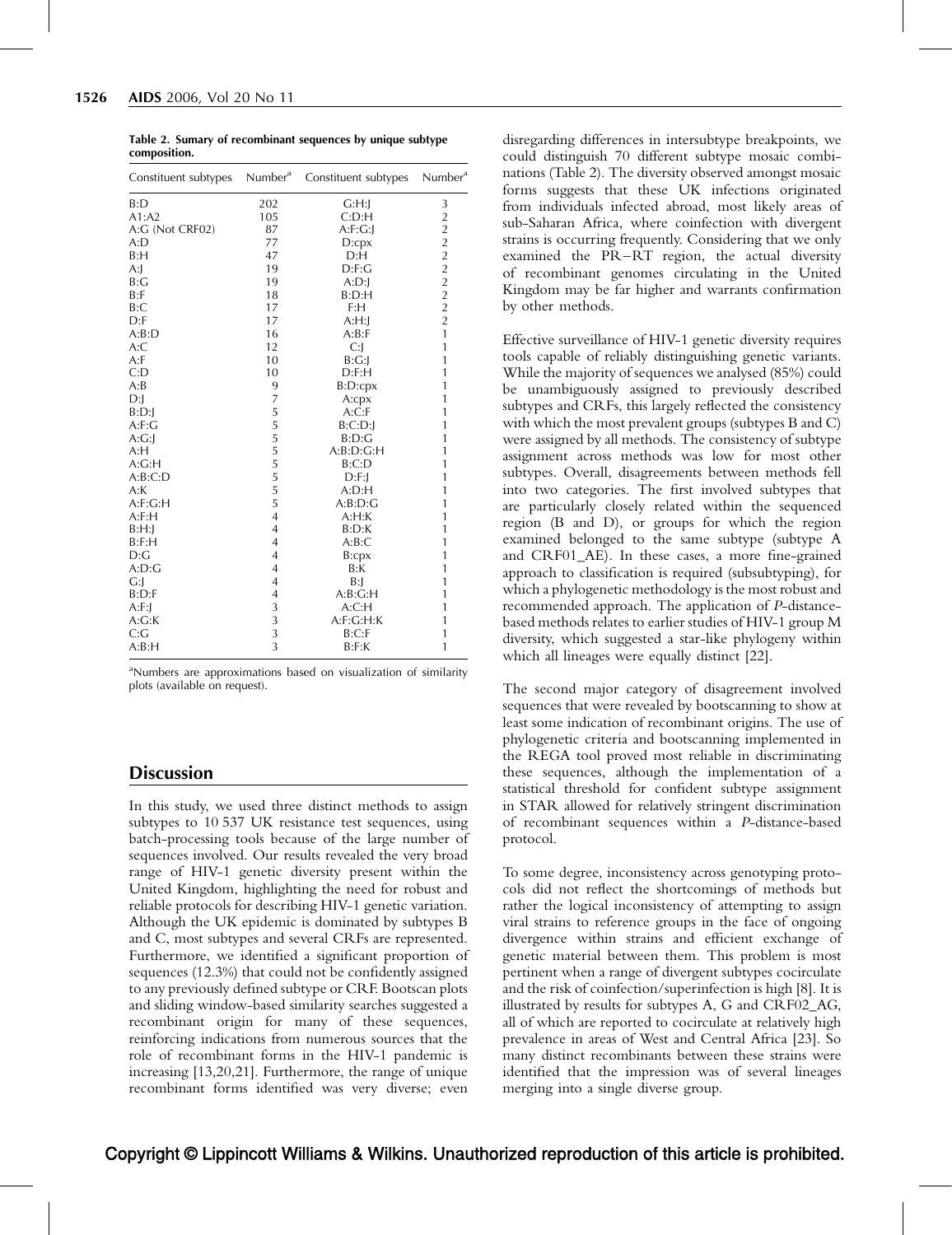<span id="page-6-0"></span>

Fig. 2. Schematic showing phylogenetic criteria for discriminating between subtype B and D in REGA. Sequences must cluster within a clade of reference sequences with bootstrap support  $\geq$  70. In example (i), the query sequence Q clusters within the clade defined by subtype B reference sequences and is, therefore, assigned as subtype B. In examples (ii) and (iii), the basal position of the query sequence relative to the clades defined by subtype B and D reference sequences disqualifies it from confident assignment to either subtype.

By contrast, groupings may be relatively stable within a locality if opportunities for recombination between diverse strains are rare (e.g. in areas where a single subtype predominates). Nevertheless, groups that appear robust within one epidemiological context may be unstable outside it. This phenomenon is well illustrated by the case of the B and D subtypes. The initial introduction of HIV-1 into the United States involved a single subtype B strain that subsequently spread rapidly throughout the United States and Europe, primarily via men who have sex with men. The B subtype within this particular risk group is thus founded on a well-established genetic bottleneck and epidemiological event [\[24\].](#page-7-0) The closely related D subtype was defined afterwards, during a period of exploratory sampling in Africa. However, phylogenetic analysis of sequences identified during subsequent sampling suggests that the diversity of 'D-like' viruses has been underrepresented, and the broader range may encompass viruses that are intermediate between the B and D subtypes. In the dataset examined, many sequences were assigned as subtype B by one method but subtype D by another, or showed signs of recombination between these two subtypes. Given the close relationship of the B and D subtypes, these sequences may not actually be

recombinant but representative of diversity within a broader category of 'B–D-like' viruses circulating in Africa. This example illustrates the importance of careful sequence analysis in revealing epidemiological information, since the sequences in question may represent infections acquired abroad from areas where diverse B–D-like viruses circulate, rather than typical subtype B infections acquired within the United Kingdom. Previous studies have obtained similar results for CRF01\_AE, which may represent a divergent strain of subtype A rather than a recombinant virus [\[25\].](#page-7-0)

Although the capacity of HIV-1 to generate variation rapidly may challenge any attempt to develop rigid classification systems, the characterization of genetic variation amongst HIV-1 isolates has a demonstrable utility in epidemiological studies, since it represents the evolutionary processes underlying epidemiological trends [\[26–28\]](#page-7-0). Wherever possible, assignment of sequences should be based on multiple genome regions. Nonetheless, pol data derived from resistance testing provides an opportunity for surveillance of HIV-1 genetic diversity on an unprecedented scale. This is of particular importance in developed countries, where surveillance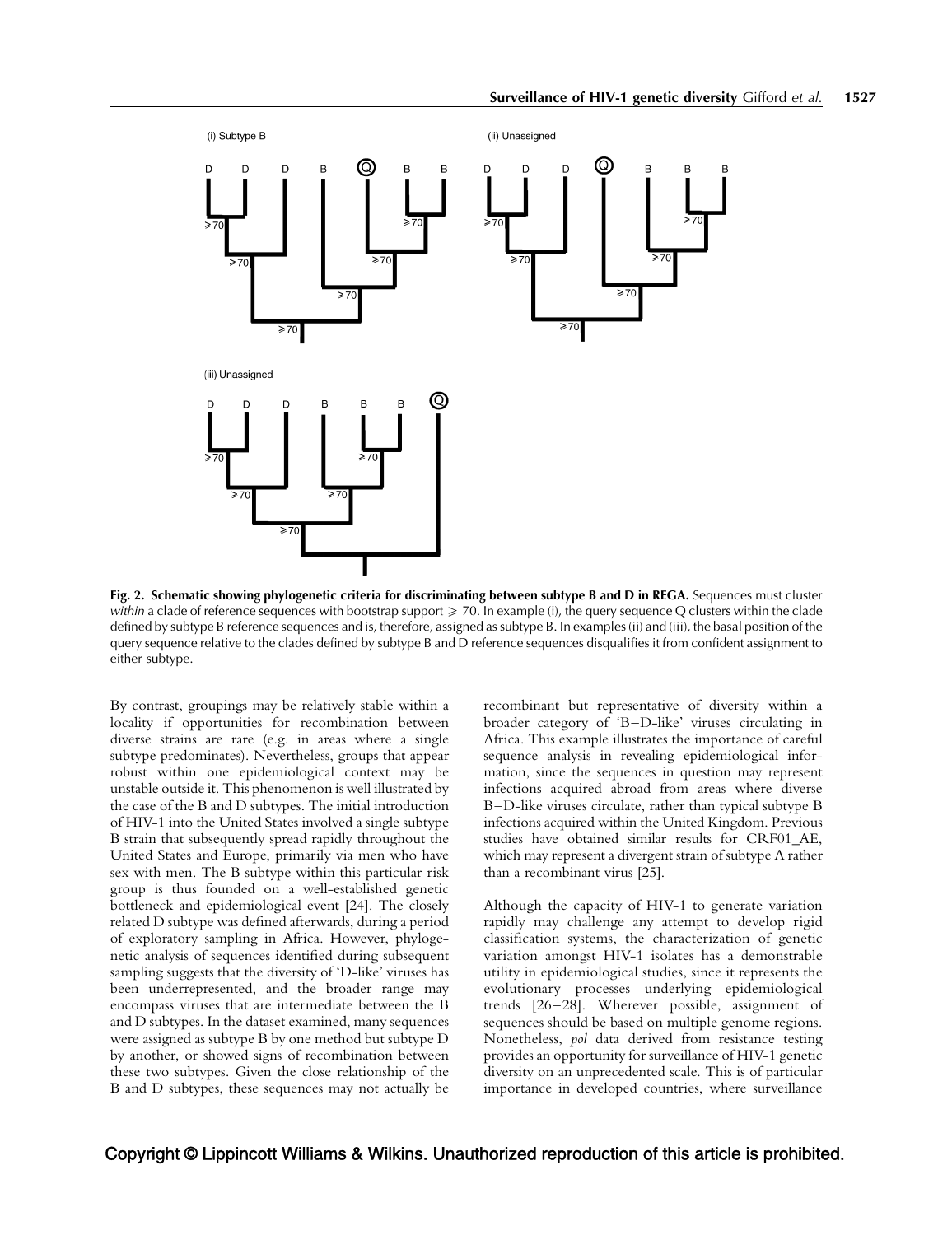<span id="page-7-0"></span>has identified a diverse range of imported infections. Such countries can act as 'sentinel sites' for monitoring emerging diversity on a global scale. Furthermore, identification of the diverse infections within these countries may help to focus research efforts on strains circulating in the areas most affected by HIV-1 infection. However, meaningful epidemiological information can only be captured by reliably discriminating divergent and/or epidemiologically distinct variants. Criteria for confident assignment to established groupings should, therefore, be conservative, with the emphasis placed firmly on discriminating divergent viruses, rather than forcing them to group with most closely related reference. Sequences that fall outside established groupings can then be subjected to a more detailed analysis, facilitating the identification and epidemiological tracking of novel HIV-1 variants.

Sponsorship: The UK HIV Drug Resistance Database is funded by the Department of Health. Tulio de Oliveira is supported by the Marie Curie Fellowship (010186); Andrew Rambaut is supported by the Royal Society. This work was supported in part by FWO-Viaanderen grant G.0266.04. Note: The views expressed in the publication are those of the authors and not necessarily those of the UK Department of Health.

#### References

- 1. Gao F, Bailes E, Robertson DL, Chen Y, Rodenburg CM, Michael SF, et al. Origin of HIV-1 in the chimpanzee Pan troglodytes troglodytes. Nature 1999; 397:436–441.
- Santiago ML, Rodenburg CM, Kamenya S, Bibollet-Ruche F, Gao F, Bailes E, et al. SIVcpz in wild chimpanzees. Science 2002; 295:465.
- 3. Roques P, Robertson DL, Souquiere S, Apetrei C, Nerrienet E, Barre-Sinoussi F, et al. Phylogenetic characteristics of three new HIV-1 N strains and implications for the origin of group N. AIDS 2004; 18:1371–1381.
- 4. Gao F, Robertson DL, Morrison SG, Hui H, Craig S, Decker J, et al. The heterosexual human immunodeficiency virus type 1 epidemic in Thailand is caused by an intersubtype (A/E) recombinant of African origin. / Virol 1996; 70:7013-7029.
- 5. Gao F, Robertson DL, Carruthers CD, Li Y, Bailes E, Kostrikis LG, et al. An isolate of human immunodeficiency virus type 1 originally classified as subtype I represents a complex mosaic comprising three different group M subtypes (A, G, and I). J Virol 1998; 72:10234–10241.
- 6. Perrin L, Kaiser L, Yerly S. Travel and the spread of HIV-1 genetic variants. Lancet Infect Dis 2003; 3:22-27.
- 7. Rambaut A, Robertson DL, Pybus OG, Peeters M, Holmes EC. Human immunodeficiency virus. Phylogeny and the origin of HIV-1. Nature 2001; 410:1047-1048.
- Peeters M, Toure-Kane C, Nkengasong JN. Genetic diversity of HIV in Africa: impact on diagnosis, treatment, vaccine development and trials. AIDS 2003; 17:2547–2560.
- Vergne L, Peeters M, Mpoudi-Ngole E, Toure C, Mboup S, Mulanga-Kabeya C, et al. Genetic diversity of protease and reverse transcriptase sequences in non-subtype-B human immunodeficiency virus type 1 strains: evidence of many minor drug resistance mutations in treatment-naive patients. J Clin Microbiol 2000; 38:3919–3925.
- 10. Kantor R, Katzenstein DA, Efron B, Carvalho AP, Wynhoven B, Cane P, et al. Impact of HIV-1 subtype and antiretroviral therapy on protease and reverse transcriptase genotype: results of a global collaboration. PLoS Med 2005; 2:e112.
- 11. Pasquier C, Millot N, Njouom R, Sandres K, Cazabat M, Puel J, et al. HIV-1 subtyping using phylogenetic analysis of pol gene sequences. / Virol Meth 2001; 94:45-54.
- 12. Yahi N, Fantini J, Tourres C, Tivoli N, Koch N, Tamalet C. Use of drug resistance sequence data for the systematic detection of non-B human immunodeficiency virus type 1 (HIV-1) subtypes: how to create a sentinel site for monitoring the genetic diversity of HIV-1 at a country scale. *J Infect Dis* 2001; 183:1311– 1317.
- 13. Barlow KL, Tatt ID, Cane PA, Pillay D, Clewley JP. **Recombinant** strains of HIV type 1 in the United Kingdom. AIDS Res Hum Retroviruses 2001; 17:467–474.
- 14. Gale CV, Myers R, Tedder RS, Williams IG, Kellam P. Development of a novel human immunodeficiency virus type 1 subtyping tool, Subtype Analyzer (STAR): analysis of subtype distribution in London. AIDS Res Hum Retroviruses 2004; 20:457–464.
- 15. Myers RE, Gale CV, Harrison A, Takeuchi Y, Kellam P. A statistical model for HIV-1 sequence classification using the subtype analyser (STAR). Bioinformatics 2005; 21:3535-3540.
- 16. Schmidt HA, Strimmer K, Vingron M, von Haeseler A. TREE-PUZZLE: maximum likelihood phylogenetic analysis using quartets and parallel computing. Bioinformatics 2002; 18: 502–504.
- 17. Hasegawa M, Kishino H, Yano T. Dating of the human-ape splitting by a molecular clock of mitochondrial DNA. J Mol Evol 1985; 22:160–174.
- 18. Swofford DL. PAUP\*. Phylogenetic Analysis using Parsimony (\*and Other Methods), version 4. Sunderland, MA: Sinauer Associates; 1998.
- 19. de Oliveira T, Deforche K, Cassol S, Salminen M, Paraskevis D, Seebregts C, et al. An automated genotyping system for analysis of HIV-1 and other microbial sequences. Bioinformatics 2005; 21:3797–3800.
- 20. Posada D. Evaluation of methods for detecting recombination from DNA sequences: empirical data. Mol Biol Evol 2002; 19:708–717.
- 21. Gomez-Carrillo M, Quarleri JF, Rubio AE, Carobene MG, Dilernia D, Carr JK, et al. Drug resistance testing provides evidence of the globalization of HIV type 1: a new circulating recombinant form. AIDS Res Hum Retroviruses 2004; 20:885– 888.
- 22. Burr T, Hyman JM, Myers G. The origin of acquired immune deficiency syndrome: Darwinian or Lamarckian? Philos Trans R Soc Lond<sup>'</sup> B<sup>'</sup>Biol Sci 2001; **356**:877–887.
- 23. Osmanov S, Pattou C, Walker N, Schwardlander B, Esparza J. Estimated global distribution and regional spread of HIV-1 genetic subtypes in the year 2000. J Acquir Immune Defic Syndr 2002; 29:184–190.
- 24. Robbins KE, Lemey P, Pybus OG, Jaffe HW, Youngpairoj AS, Brown TM, et al. **US human immunodeficiency virus type 1** epidemic: date of origin, population history, and characterization of early strains. J Virol 2003; 77:6359-6366.
- 25. Anderson JP, Rodrigo AG, Learn GH, Madan A, Delahunty C, Coon M, et al. Testing the hypothesis of a recombinant origin of human immunodeficiency virus type 1 subtype E. / Virol 2000; 74:10752–10765.
- 26. Malim MH, Emerman M. HIV-1 sequence variation: drift, shift, and attenuation. Cell 2001; 104:469–472.
- 27. Hue S, Clewley JP, Cane PA, Pillay D. HIV-1 pol gene variation is sufficient for reconstruction of transmissions in the era of antiretroviral therapy. AIDS 2004; 18:719–728.
- 28. Hue S, Pillay D, Clewley JP, Pybus OG. Genetic analysis reveals the complex structure of HIV-1 transmission within defined risk groups. Proc Natl Acad Sci USA 2005; 102:4425-4429.

## Appendix

UK Collaborative Group on HIV Drug Resistance Steering Committee: Sheila Burns, City Hospital, Edinburgh; Sheila Cameron, Gartnavel General Hospital, Glasgow; Patricia Cane, Health Protection Agency; Ian Chrystie, St Thomas' Hospital, London; Duncan Churchill, Brighton and Sussex